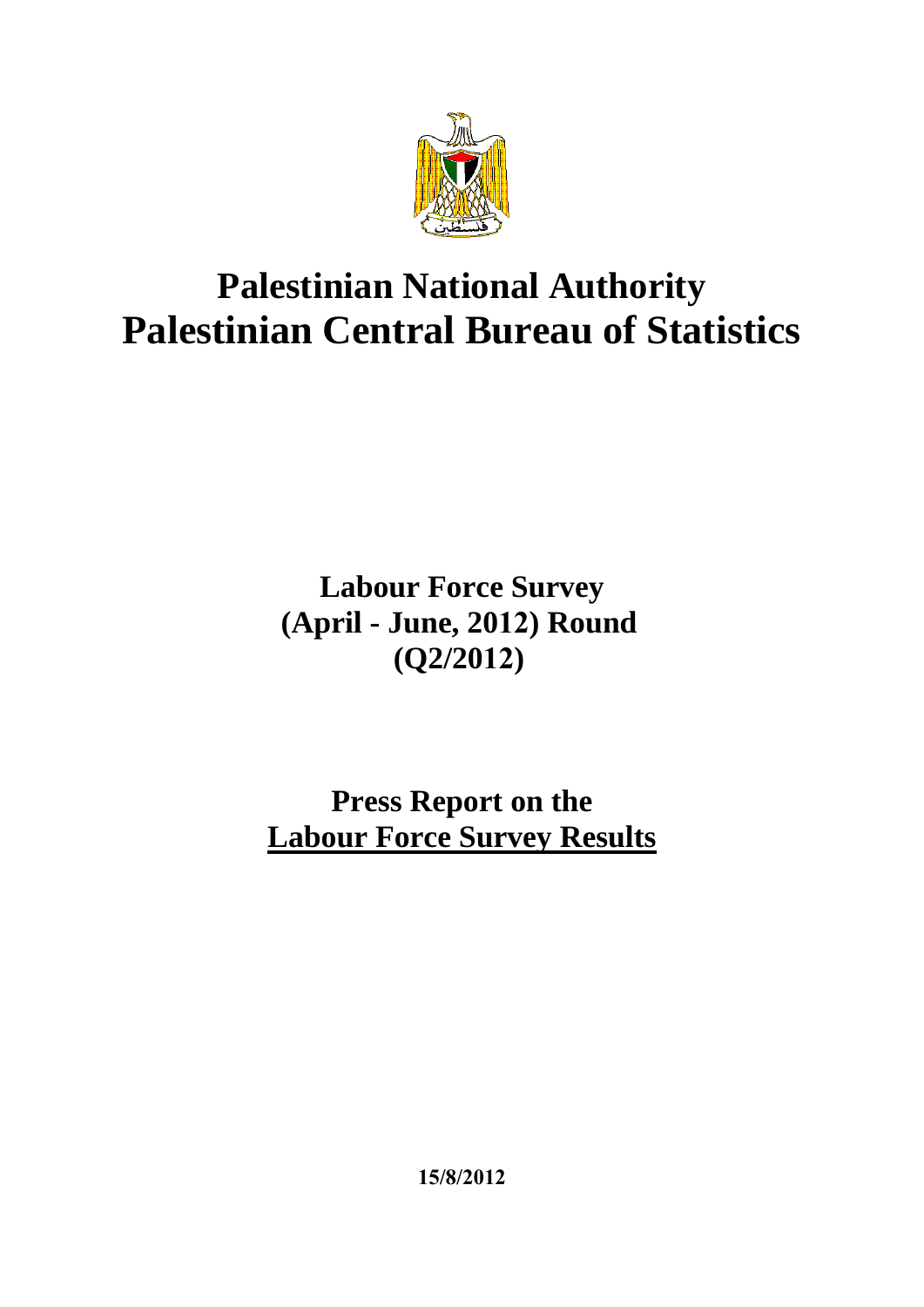## **This document is prepared in accordance with the standard procedures stated in the Code of Practice for Palestine Official Statistics 2006**

August, 2012 **All Rights Reserved.**

**Suggested Citation:**

**Palestinian Central Bureau of Statistics, 2012.** *Labour Force Survey:* (April - June, 2012) Round, (Q2/2012). *Press Report on the Labour Force Survey Results.* Ramallah - Palestine.

All correspondence should be directed to: **Palestinian Central Bureau of Statistics P.O.Box 1647, Ramallah, Palestine.**

Tel: (972/970) 2 298 2700 Fax: (972/970) 2 298 2710 Free No: 1800300300 E-Mail: diwan@pcbs.gov.ps Web-Site: [http://www.pcbs.gov.ps](http://www.pcbs.gov.ps/)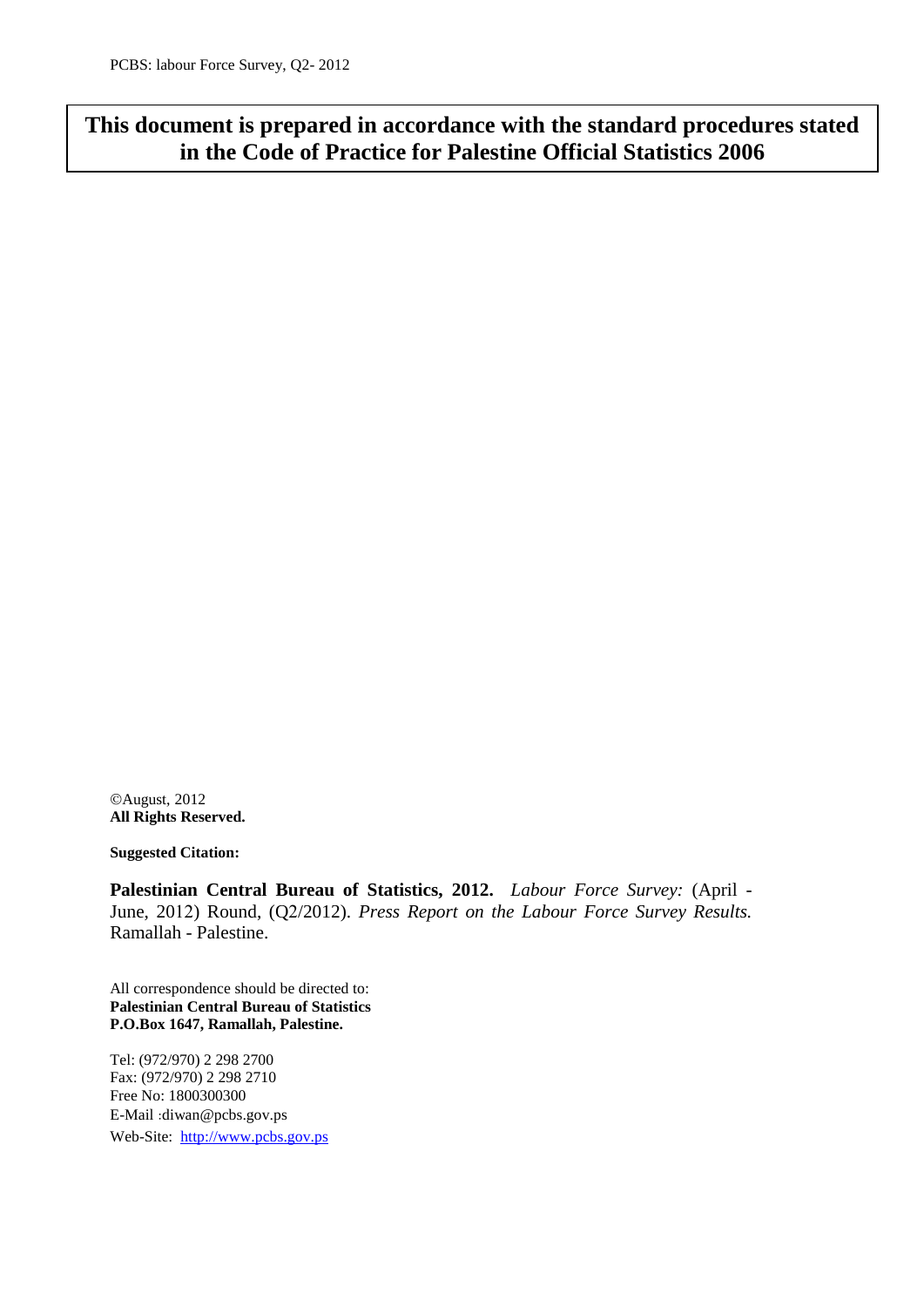## **Table of contents**

| <b>Subject</b>                  | <b>Page</b>      |
|---------------------------------|------------------|
| <b>Main Results</b>             | $\left[5\right]$ |
| <b>Concepts and Definitions</b> | [9]              |
| <b>Tables</b>                   | 11               |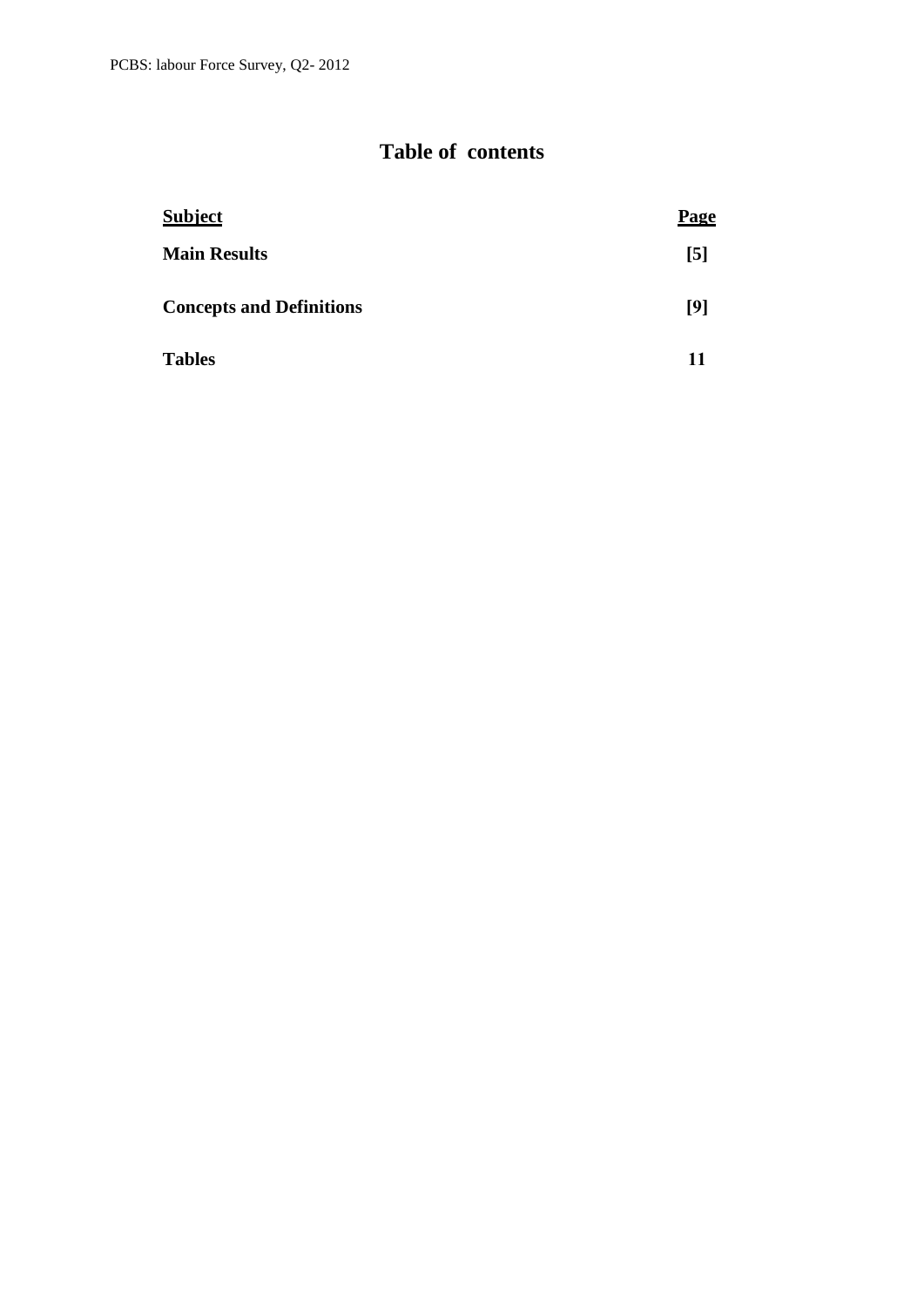#### **Main Results**

#### **The labour force participation rate of persons aged 15 years and above was 43.6%**

The number of persons participating in the labour force in the Palestinian Territory was about 1.109 million in the  $2<sup>nd</sup>$  quarter 2012: about 738 thousand in the West Bank and about 371 thousand in Gaza Strip.

The labour force participation rate in the West Bank was 45.4% and 40.3% in Gaza Strip, the gap in the participation rate between males and females still very big it reached 69.2% for males compared with 17.3% for females.

#### **Labour Force Participation Rate in the Palestinian Territory by Sex: Q2-2010- Q2-2012**



#### **20.9% the unemployment rate among labour force participants**

Using ILO standards, the number of unemployed was about 232 thousand in the 2<sup>nd</sup> quarter 2012: about 127 thousand in the West Bank and about 105 thousand in Gaza Strip.

The unemployment rate in Gaza Strip was 28.4% compared with 17.1% in the West Bank, and the unemployment rate for males in the Palestinian Territory was 18.8% compared with 29.5% for females.

**Unemployment Rate in the Palestinian Territory by Region: Q2-2010- Q2-2012**



The highest unemployment rate in the 2<sup>nd</sup> quarter 2012 was 35.6% among youth aged 20-24 years. For years of schooling, the unemployment rate among females with 13 years of schooling or more was 42.6%.

The highest unemployment rate in the West Bank governorates was in Tulkarm with 25.7%. In Gaza Strip, the highest unemployment rate was 31.5% in Deir Al Balah governorate.

According to the relaxed definition of unemployment, the unemployment rate decreased from 27.4% in the  $1<sup>st</sup>$  quarter 2012 to 24.9% in the  $2<sup>nd</sup>$  quarter 2012.

#### **Increased the number of employment in local market between the 1 st quarter 2012 and 2 nd quarter 2012**

The number of employed in the local market increased from  $756$  thousand in the 1<sup>st</sup> quarter 2012 to 797 thousand in the  $2<sup>nd</sup>$  quarter 2012. The number of employed persons in the West Bank increased by 24 thousand, and the number of employed persons in Gaza Strip increased by 17 thousand.

The services sector was the biggest employer in the local market with 31.2% in the West Bank and 51.6% in Gaza Strip.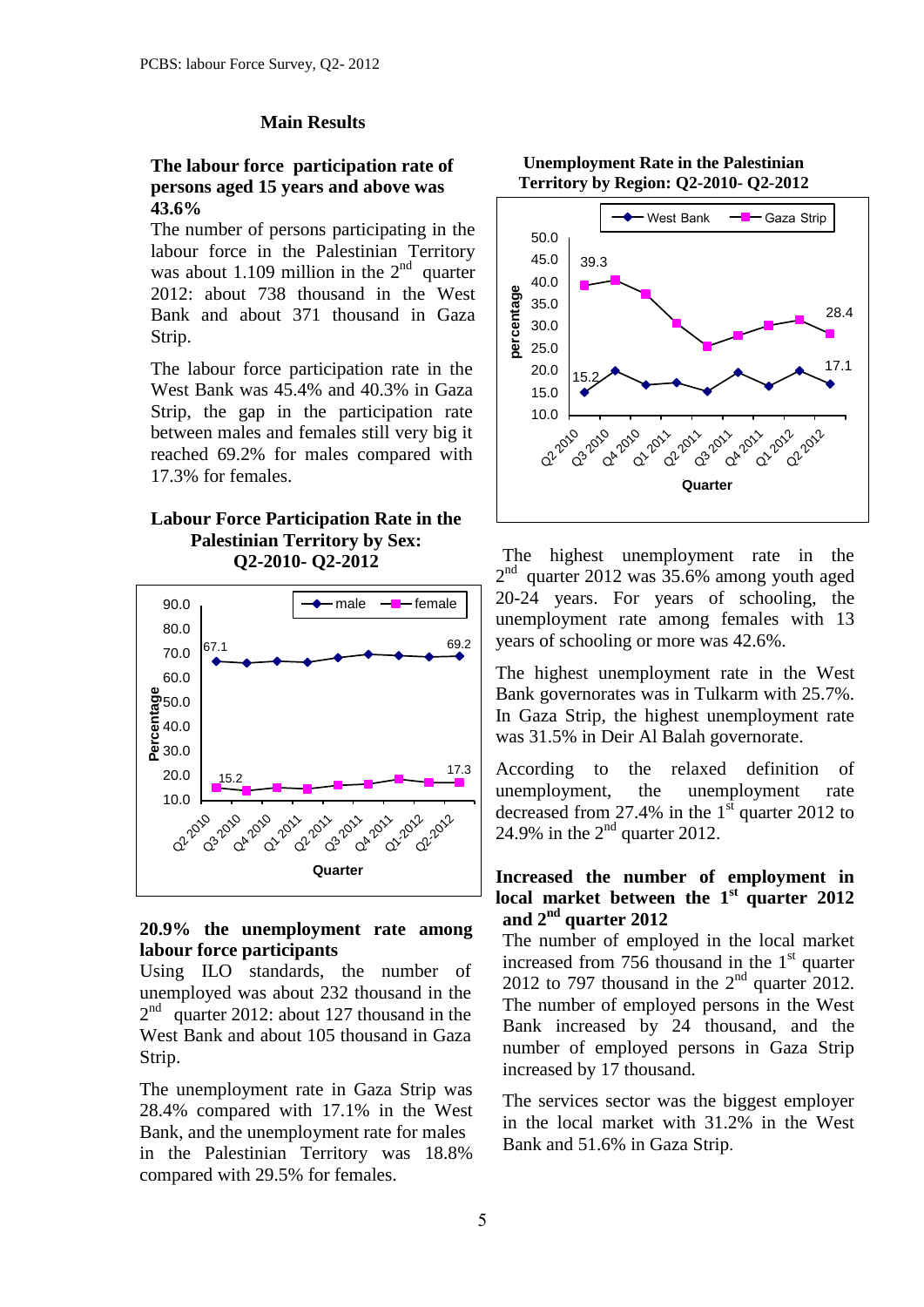The public sector employed 21.9% of those in employment: 37.9% in Gaza Strip and 14.9% in the West Bank.

The average daily wage for waged employees in the West Bank was 87.4 NIS compared with 64.3 NIS in Gaza Strip.

The average number of hours worked by waged employees in the West Bank was 43.0 per week in the  $1<sup>st</sup>$  quarter 2012 compared with  $43.8$  in the  $2<sup>nd</sup>$  quarter 2012. The average number of days worked per month decreased from 22.4 to 22.3 over the same period. The average number of hours worked per week in Gaza Strip was  $36.9$  in  $1^{st}$  quarter  $2012$ compared with 37.8 in  $2<sup>nd</sup>$  quarter 2012, while the average number of days worked per month increased from 23.5 to 23.6 days over the same period.

#### **Number of workers employed in Israel and Israeli settlements about 80 thousand in the 2 nd quarter 2012**

The number of workers from the West Bank employed in Israel and Israeli settlements increased from 77 thousand in the  $1<sup>st</sup>$  quarter 2012 to 80 thousand in the 2<sup>nd</sup> quarter 2012. Of these, 41 thousand had a permit, 22 thousand worked without a permit, and 17 thousand workers have an Israeli identity card or foreign passport. The number of employees in Israeli settlements increased from 13 thousand in 1<sup>st</sup> quarter 2012 to 15 thousand in 2<sup>nd</sup> quarter 2012.

56.9% of workers employed in Israel and Israeli settlements work in the construction sector.

The average daily wage for persons employed in Israel and Israeli settlements increased from  $162.0$  NIS in the  $1<sup>st</sup>$  quarter 2012 to 163.2 NIS in the  $2<sup>nd</sup>$  quarter 2012.

The average number of hours worked per week increased from  $41.2$  in the  $1<sup>st</sup>$  quarter 2012 to 41.8 in the  $2<sup>nd</sup>$  quarter 2012. The average number of days worked per month

decrease from 20.7 in the  $1<sup>st</sup>$  quarter 2012 to 20.3 in the  $2<sup>nd</sup>$  quarter 2012.

Employment status in the 2<sup>nd</sup> quarter 2012 66.5% of employed workers in the Palestinian Territory are waged employees: 63.1% in the West Bank compared with 74.2% in Gaza Strip.

18.0% of employed persons are selfemployed; 19.0% in the West Bank and 15.5% in Gaza Strip.

9.5% of employed persons are unpaid family members: 10.7% in the West Bank and 7.1% in Gaza Strip.

6.0% of employed persons are employers: 7.2% in the West Bank and 3.2% in Gaza Strip.

#### **Percentage Distribution of Employed Persons in the Palestinian Territory by Employment Status: April - June, 2012**



#### **Working benefits for waged employees in the private sector**

26.5% of waged employees are hired by contract, compared with 47.3% hired without a contract.

22.9% of waged employees contribute to a pension fund; 23.8% have annual paid vacation; 49.5% of wage employees women have paid maternity leave.

30.4% of employed persons in the Palestinian Territory are affiliated to a workers vocational union: 32.0% of males and 23.1% of females.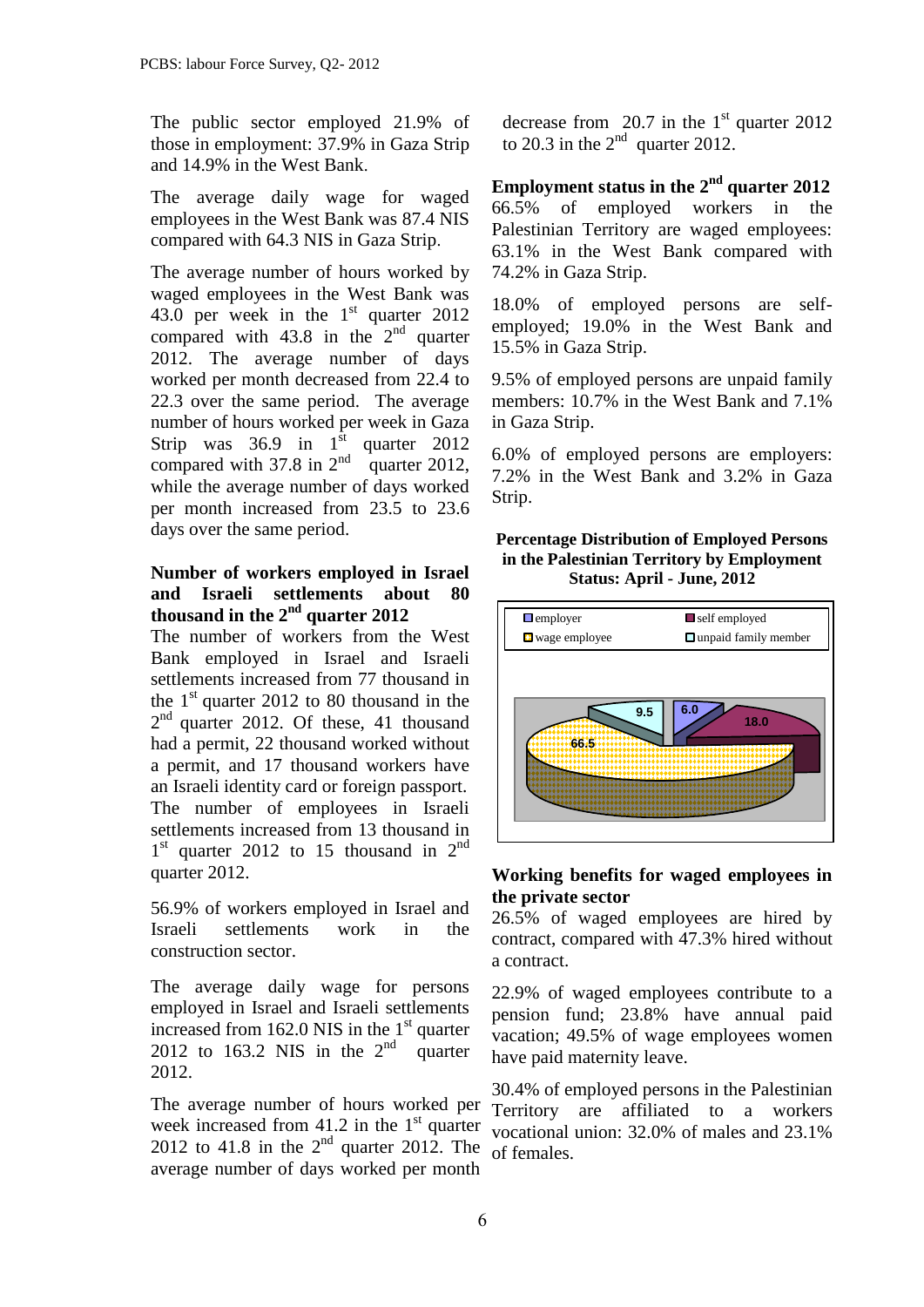### **4.8% of children aged 10-17 years are employed in the Palestinian Territory**

4.8% of children aged 10-17 years are employed in the Palestinian Territory: 7.1% in the West Bank and 1.4% in Gaza Strip.

All correspondence should be directed to: **Palestinian Central Bureau of Statistics P.O.Box 1647, Ramallah, Palestine.**

Tel: (972/970) 2 298 2700 Fax: (972/970) 2 298 2710 Free No: 1800300300 E-Mail :diwan@pcbs.gov.ps